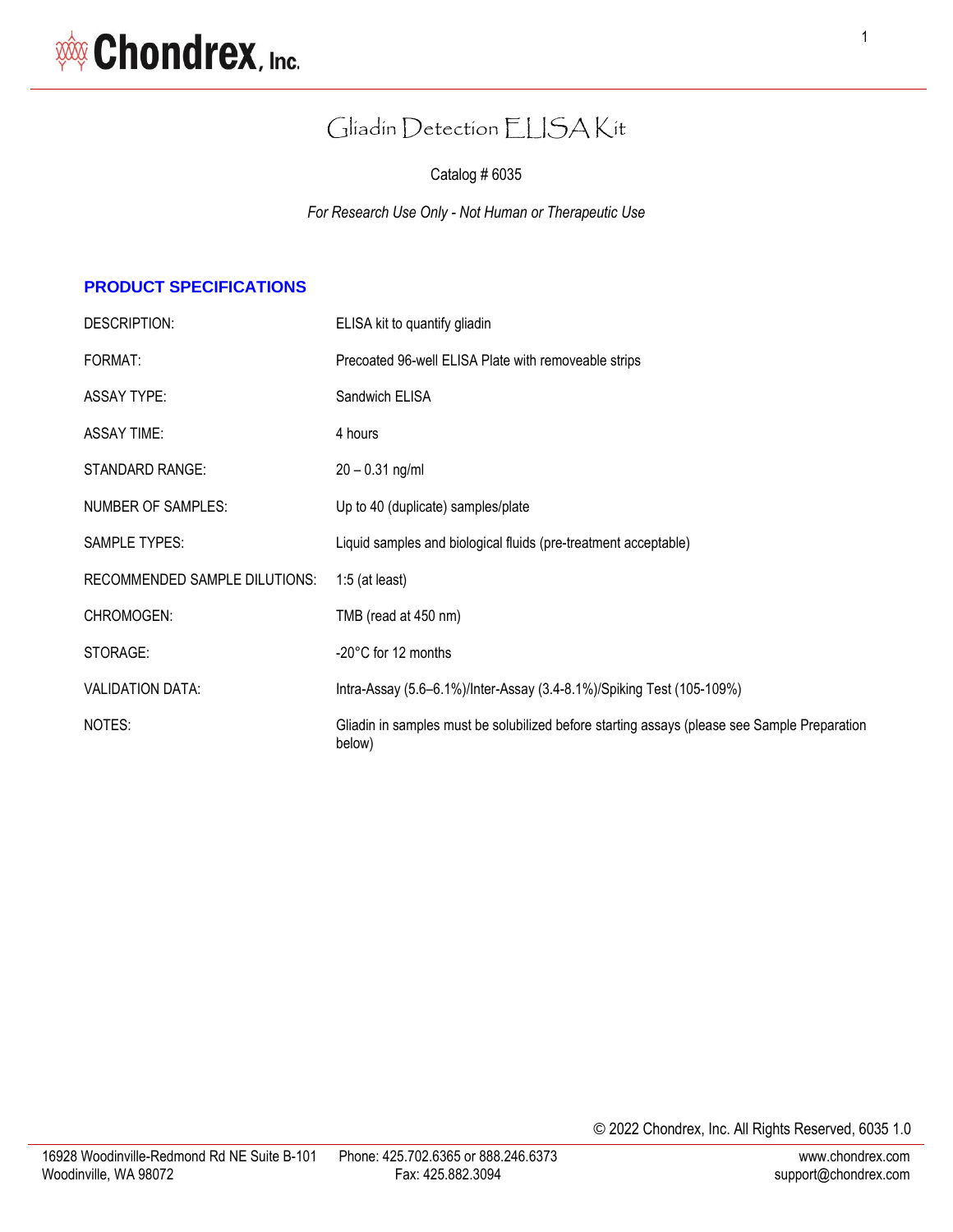## Gliadin Detection FLISA Kit

Catalog # 6035

#### *For Research Use Only - Not Human or Therapeutic Use*

#### **INTRODUCTION**

Wheat is the most widely consumed food grain in the world. Wheat proteins are categorized into four fractions based on their solubility in solvents: water (albumins), water containing salt (globulins), alcohol (gliadins), and alkali or acid solution (glutelin) (1). One of these proteins, gliadin consists of alpha, beta, gamma, and omega types which are between 28 – 55kDa, and has repeated sequences which show high antigenicity. Gliadins play a critical role in activating both the innate and adaptive immune response, which results in the immune-mediated injury of the intestine such as high intestinal permeability and lamina propria inflammatory cell infiltration. Therefore, gliadins can trigger Celiac disease (CD) which is an autoimmune disorder in genetically susceptible individuals. Many CD patients even have antibodies which recognize major epitopes (QQFPQQQ, QQIPQQQ, and QQLPQQQ) in omega gliadin (2).

Gluten-related disorders can only be treated by life-long wheat exclusion diets (3, 4). These diets must consist only of "gluten-free" products, which are defined as containing up to 20 mg gluten per kg of raw or cooked food, (5–9). Therefore, precise gluten monitoring systems must be used to keep gluten levels below the acceptable threshold that defines "gluten free" limits in food (10). One such system, sandwich ELISAs are widely used in the food industry, however, flaws exist that can affect assay reliability such as allergen size limitations, sample processing (denatured protein structures due to heating and hydrolyzing processes) and non-validated extraction protocols (gliadin is difficult to solubilize and extract). Standardized assay systems demonstrating better accuracy and sensitivities are thus needed in the food industry.

To evaluate gliadin levels in samples, Chondrex, Inc. offers a Gliadin Detection Kit (Catalog # 6035) which employs two monoclonal antibodies recognizing a repeating epitope among gliadins and demonstrates high assay sensitivity. Please visit [www.chondrex.com](www.chondrex.com%20) for more information.

| <b>Item</b>                                                             | Quantity | Amount                       | <b>Storage</b>  |
|-------------------------------------------------------------------------|----------|------------------------------|-----------------|
| Standard Gliadin (60351)                                                | vial     | 20 ng, lyophilized           | $-20^{\circ}$ C |
| Anti-Gliadin Detection Antibody (60353)                                 | vial     | $100 \mu$                    | $-20^{\circ}$ C |
| Solution C - Sample/Standard/Secondary Antibody Dilution Buffer (30106) | 1 bottle | 50 ml                        | $-20^{\circ}$ C |
| Solution E - Detection Antibody Dilution Buffer (60356)                 | 1 bottle | $10 \mathrm{m}$              | $-20^{\circ}$ C |
| Solution D - Streptavidin Peroxidase Dilution Buffer (9055)             | 1 bottle | $20 \mathrm{ml}$             | $-20^{\circ}$ C |
| Streptavidin Peroxidase (9029)                                          | 2 vials  | $50 \mu$                     | $-20^{\circ}$ C |
| TMB Solution (90023)                                                    | 2 vials  | $0.2$ ml                     | $-20^{\circ}$ C |
| Chromogen Dilution Buffer (90022)                                       | 1 bottle | 20 ml                        | $-20^{\circ}$ C |
| Stop Solution - 2N Sulfuric Acid (9016)                                 | 1 bottle | $10 \mathrm{m}$              | $-20^{\circ}$ C |
| Wash Buffer, 20X (9005)                                                 | 1 bottle | 50 ml                        | $-20^{\circ}$ C |
| Anti-Gliadin Antibody Coated ELISA Plate (Silver)                       | each     | 96-well (8-well strips x 12) | $-20^{\circ}$ C |

#### **KIT COMPONENTS**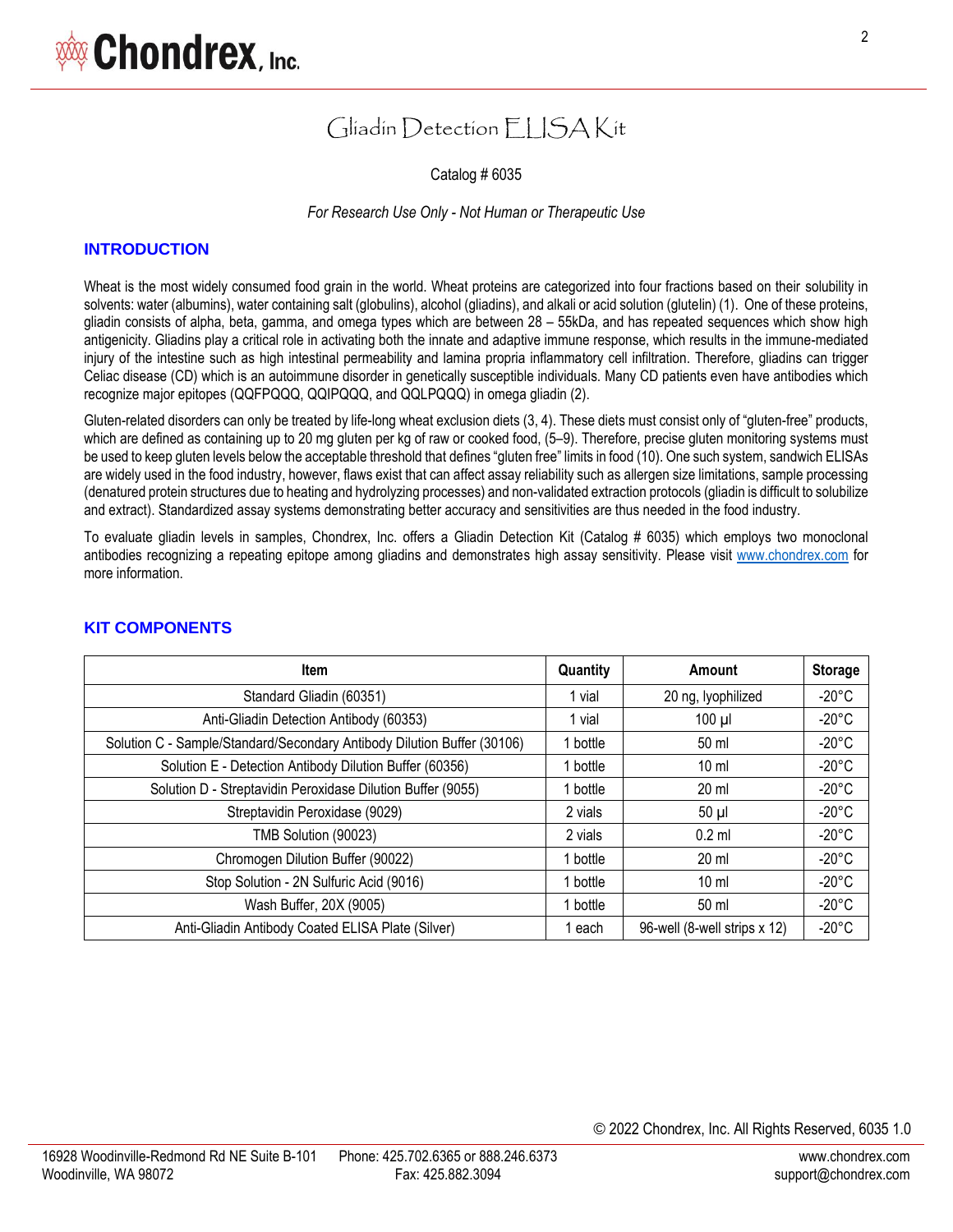## **ASSAY OUTLINE**

| Add 100 µl of diluted standards or samples in wells          |
|--------------------------------------------------------------|
| Incubate at room temperature for 2 hours.<br>Wash plates.    |
| Add 100 µl of diluted Anti-Gliadin Detection Antibody        |
| Incubate at room temperature for 1 hour.<br>Wash plates.     |
| Add 100 µl of diluted Streptavidin Peroxidase                |
| Incubate at room temperature for 30 minutes.<br>Wash plates. |
| Add 100 µl of TMB solution                                   |
| Incubate at room temperature for 25 minutes.                 |
| Add 50 µl of Stop Solution                                   |
|                                                              |
| Read plates at 450 nm/630 nm                                 |
|                                                              |

## **PLATE MAPPING**

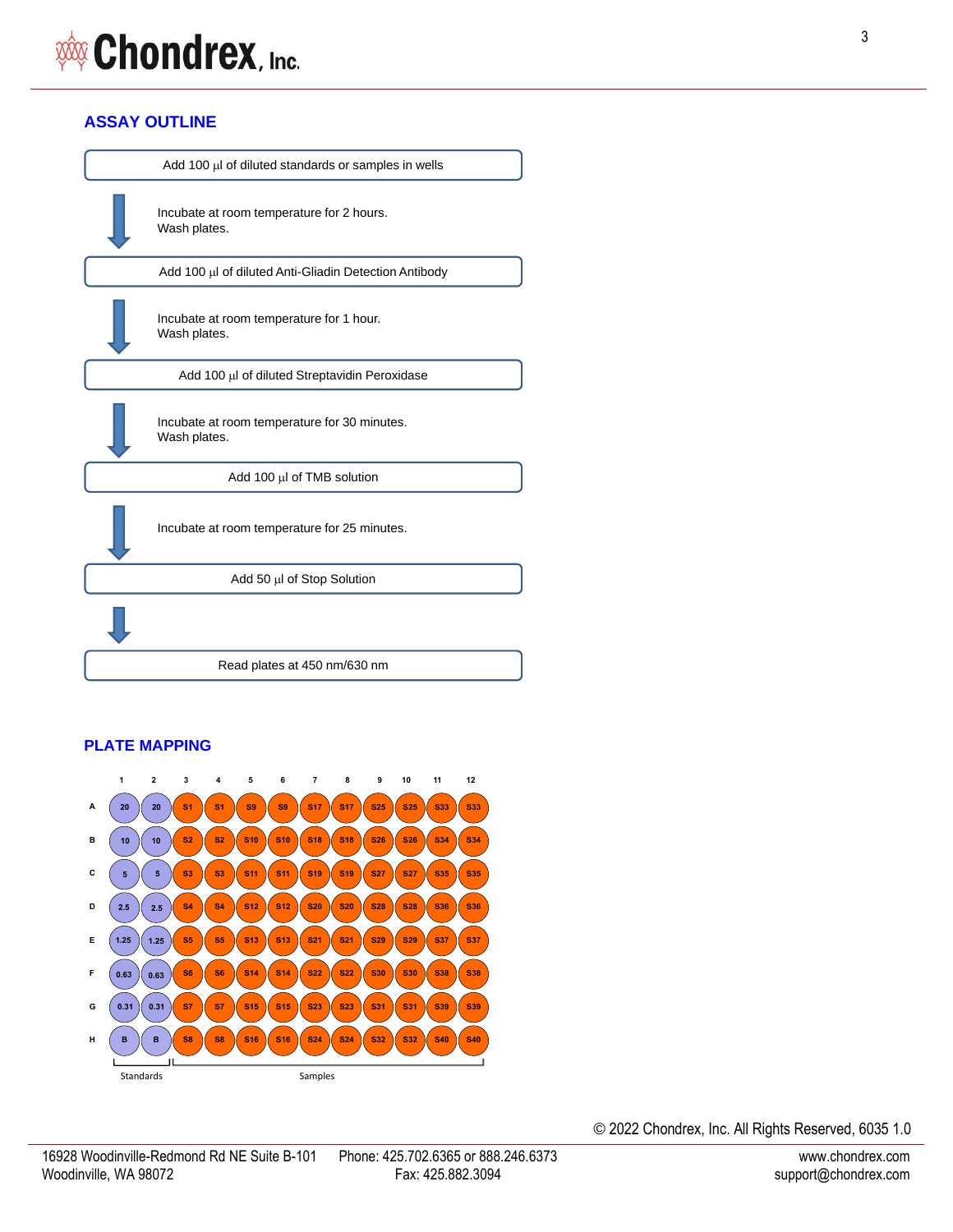#### **SAMPLE PREPARATION** (*11*, *12*)

#### **REQUIRED MATERIALS (NOT INCLUDED)**

- 1. Dithiothreitol (DTT) (Alternatively 2-Mercaptoethanol (2-ME) can be used)
- 2. 1-isopropanol (IPA) (Alternatively Isopropa-2-nol or ethyl alcohol can be used)

#### **PROCEDURE**

- 1. Suspend 5-50 mg samples in 1 ml of 40% (v/v) IPA containing 1% (w/v) DTT (75mM) in water by vortex mixing.
- 2. Incubate the suspension at 50 °C for 60 minutes under continuous agitation.
- 3. Centrifuge for 10 minutes at 20,800 x g and collect supernatant.
- 4. Dilute the supernatant at 1:5 or higher with Solution C for subsequent analysis.

NOTE: The expected highest possible gliadin concentration after extraction is 500 µg/ml due to its lower solubility. Depending on the sample types, use an appropriate sample amount (mg) to make the initial suspension. For more information about gliadin sample preparation, please contac[t support@chondrex.com.](mailto:support@chondrex.com)

#### **NOTES BEFORE USING ASSAY**

NOTE 1: It is recommended that the standard and samples be run in duplicate.

NOTE 2: Warm up all buffers to room temperature before use.

NOTE 3: Crystals may form in Wash Buffer, 20X when stored at cold temperatures. If crystals have formed, warm the wash buffer by placing the bottle in warm water until crystals are completely dissolved.

NOTE 4: Measure exact volume of buffers using a serological pipet, as extra buffer is provided.

NOTE 5: Cover the plate with plastic wrap or a plate sealer after each step to prevent evaporation from the outside wells of the plate.

NOTE 6: For partial reagent use, please see the assay protocol's corresponding step for the appropriate dilution ratio. For example, if the protocol dilutes 50 µl of a stock solution in 10 ml of buffer for 12 strips, then for 6 strips, dilute 25 µl of the stock solution in 5 ml of buffer. Partially used stock reagents may be kept in their original vials and stored at -20°C for use in a future assay.

NOTE 7: This kit contains animal components from non-infectious animals and should be treated as potential biohazards in use and for disposal.

#### **ASSAY PROCEDURE**

1. **Prepare Standard Dilutions**: The recommended standard range is 0.31 - 20 ng/ml. Dissolve one vial of Standard (20 ng/vial) in 1 ml of Sample/Standard/Secondary Antibody Dilution Buffer (Solution C) and keep it as a standard stock. Then serially dilute it with Solution C. For example, mix 250 µl of the 20 ng/ml solution with an equal volume of Solution C to make a 10 ng/ml solution, and then repeat it five more times for 5. 2.5, 1.25, 0.63, and 0.31 ng/ml standard solutions.

4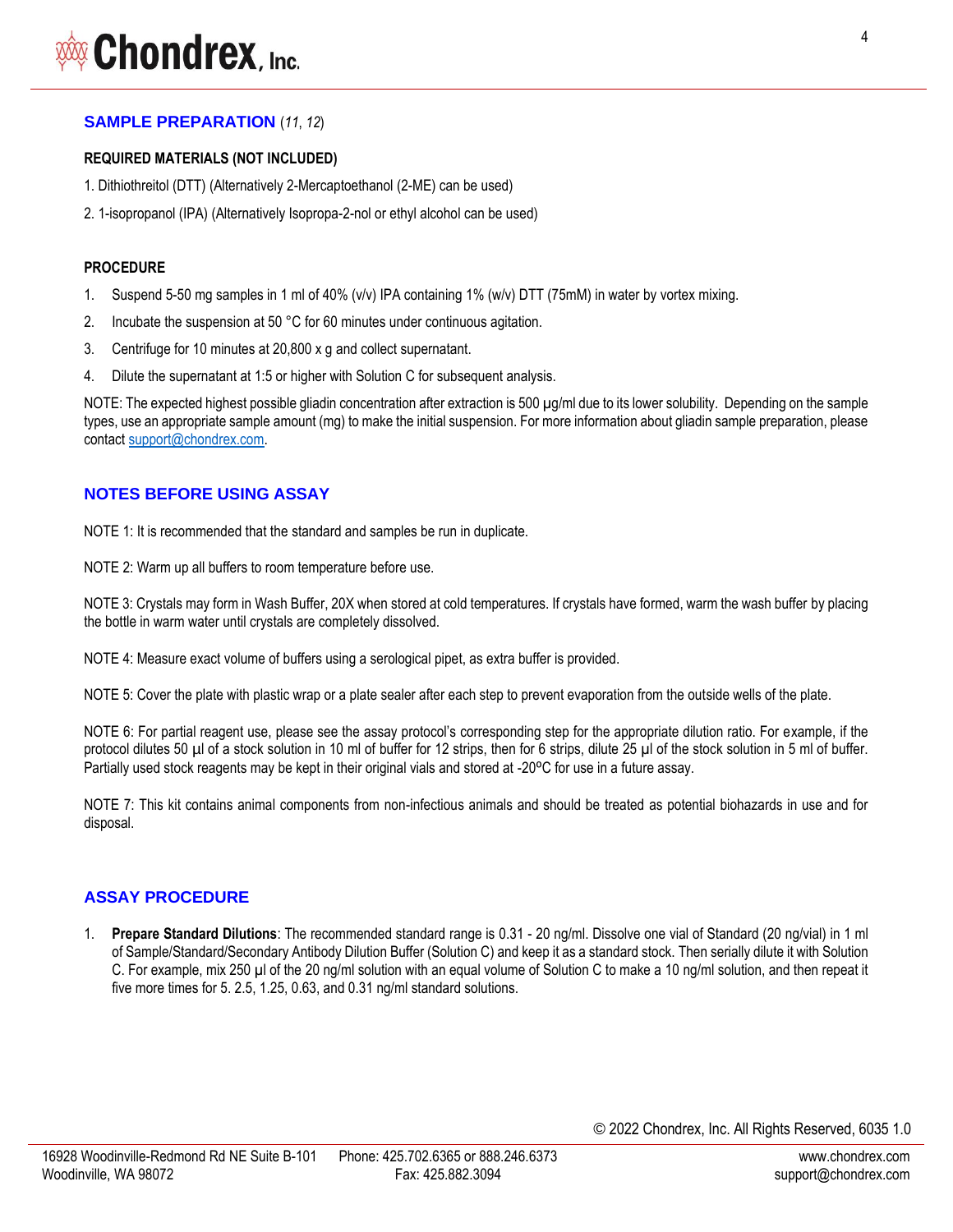

- 2. **Prepare Sample Dilutions**: Dilute samples at least 1:5 with Solution C depending on the estimated gliadin level in the samples. Two or three different sample dilutions are recommended if the gliadin levels in the samples are unknown.
- 3. **Add Standards and Samples**: Add 100 µl of standards, Solution C (blank), and samples to wells in duplicate. Incubate at room temperature for 2 hours.
- 4. **Wash**: Dilute 50 ml of 20X wash buffer in 950 ml of distilled water (1X wash buffer). Wash the plate with 1X wash buffer at least 3 times using a wash bottle with manifold or an automated plate washer. Empty the plate by inverting it and blotting on a paper towel to remove excess liquid. *Do not allow the plate to dry out.*
- 5. **Add Gliadin Detection Antibody**: Dilute one vial of Anti-Gliadin Detection Antibody in 10 ml Detection Antibody Dilution Buffer (Solution E). Add 100 µl of detection antibody solution to each well and incubate at room temperature for 1 hour.

| Strip# | Gliadin Detection (µl) | Solution E (ml) |
|--------|------------------------|-----------------|
|        | 17                     | 1.7             |
|        | 33                     | 3.3             |
|        | 50                     | 5.0             |
|        | 66                     | 6.6             |
| 10     | 82                     | 8.2             |
| 19     | 100                    | 10.0            |

- 6. **Wash**: Wash the plate with 1X wash buffer at least 3 times using a wash bottle with manifold or an automated plate washer. Empty the plate by inverting it and blotting on a paper towel to remove excess liquid. *Do not allow the plate to dry out.*
- 7. **Add Streptavidin Peroxidase Solution**: Prepare streptavidin peroxidase solution with Streptavidin Peroxidase Dilution Buffer (Solution D) as shown in the following table. Add 100 µl of streptavidin peroxidase solution to each well and incubate at room temperature for 30 minutes.

| Strip# | Streptavidin Peroxidase (µI) | Solution D (ml) |
|--------|------------------------------|-----------------|
|        |                              |                 |
|        |                              | 3.3             |
|        | 25                           | 5.0             |
|        | 33                           | 6.6             |
|        | 42                           | 82              |
|        | 50                           | 10.0            |

© 2022 Chondrex, Inc. All Rights Reserved, 6035 1.0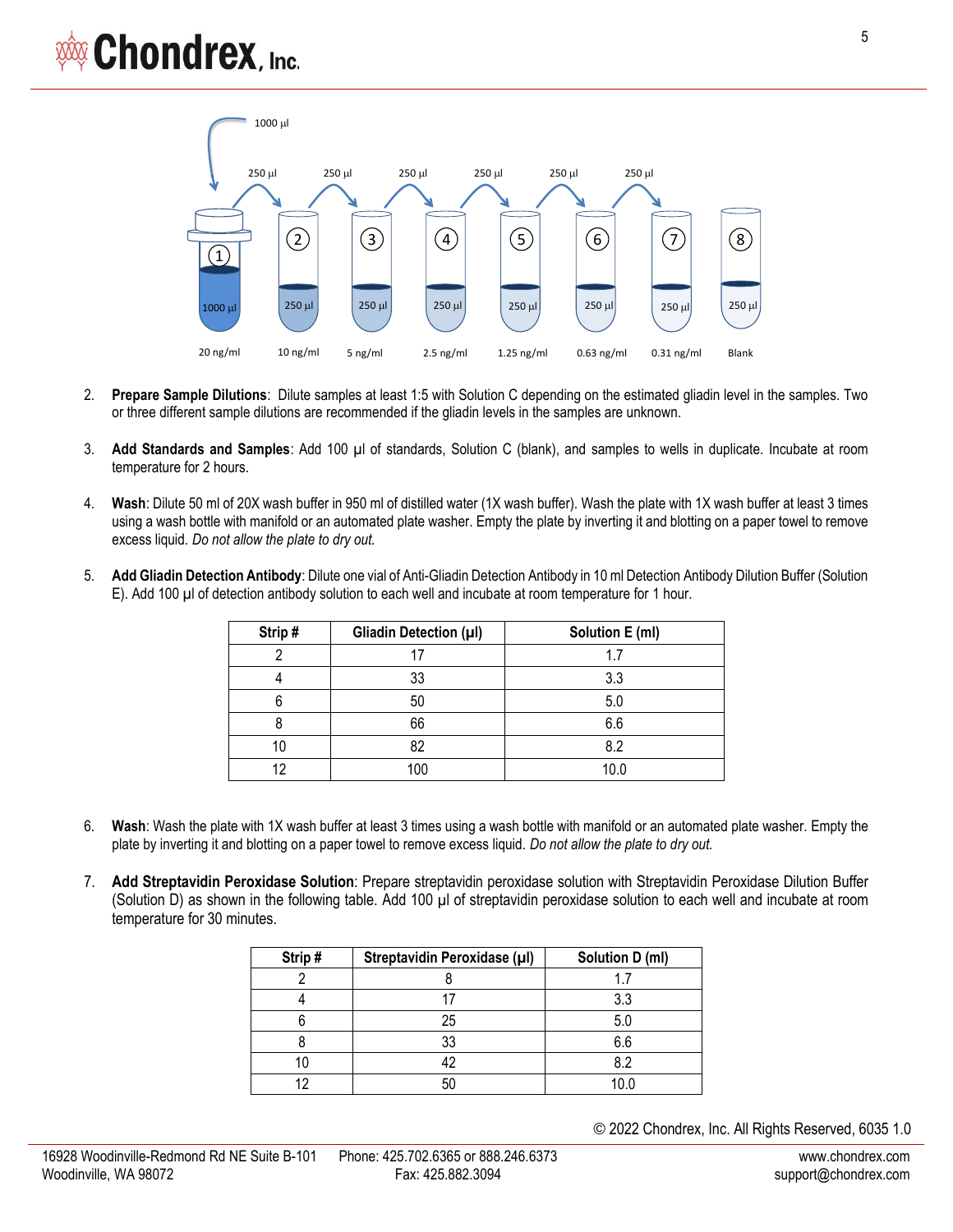- 8. **Wash**: Wash the plate with 1X wash buffer at least 3 times using a wash bottle with manifold or an automated plate washer. Empty the plate by inverting it and blotting on a paper towel to remove excess liquid. *Do not allow the plate to dry out.*
- 9. **Add TMB Solution**: Use new tubes when preparing TMB solution. Just prior to use, prepare TMB solution with Chromogen Dilution Buffer as shown in the following table. Add 100 µl of TMB solution to each well immediately after washing the plate and incubate for 25 minutes at room temperature

| Strip# | $TMB (\mu I)$ | <b>Chromogen Dilution Buffer (ml)</b> |
|--------|---------------|---------------------------------------|
|        | 34            | 17                                    |
|        | 66            | 3.3                                   |
| 6      | 100           | 5.0                                   |
| 8      | 132           | 6.6                                   |
| 10     | 164           | 8.2                                   |
| 12     | 200           | 10.0                                  |

- 10. **Stop**: Stop the reaction with 50 µl of 2N Sulfuric Acid (Stop Solution) to each well.
- 11. **Read Plate**: Read the OD values at 450 nm. If the OD values of samples are greater than the OD values of the highest standard, reassay the samples at a higher dilution. A 630 nm filter can be used as a reference.

### **CALCULATING RESULTS**

- 1. Average the duplicate OD values for the standards, blanks (B), and test samples.
- 2. Subtract the averaged blank OD values from the averaged OD values of the standards and test samples.
- 3. Plot the OD values of the standards against the ng/ml of antibody standard. Using a log/log plot will linearize the data. Figure 1 shows an example of a standard curve where the standard range is 0.31 to 20 ng/ml.
- 4. The ng/ml of antibody in test samples can be calculated using regression analysis. Multiply it by the sample dilution factor to obtain the antibody concentration (ng/ml) in the original test samples.
- Figure 1 A Typical Standard Curve for the Gliadin Detection ELISA Kit

![](_page_5_Figure_12.jpeg)